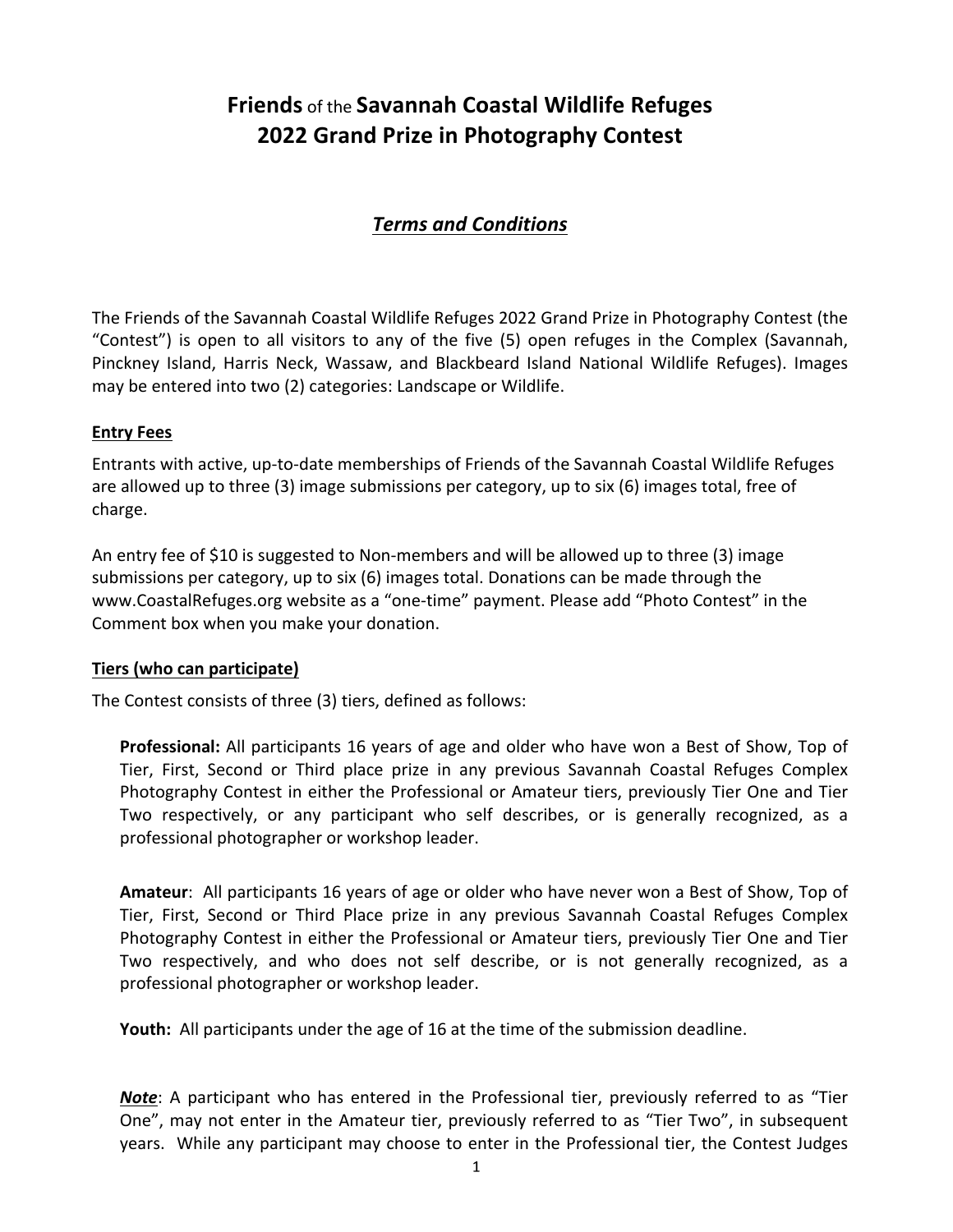may require a particular participant to enter in the Professional tier.

## **Categories** (what can be submitted)

**Landscapes:** Images of landscape, scenery, sky and/or water on one (1) of the Refuges.

Wildlife: Images of wild mammals, reptiles, birds, fish and/or insects on one (1) of the Refuges.

All images must be taken from *publicly accessible areas* of the five (5) open refuges in the **Complex** (Pinckney Island, Savannah, Wassaw, Harris Neck, and Blackbeard Island National Wildlife Refuges). Participants must obey all posted closures and regulations to obtain their photographs.

#### **Rules and Restrictions**

**Copyright Ownership:** Images must be the original work of the individual submitting them.

#### **Permitted**

- Bird bands, ear tags and radio collars on wildlife.
- Post-processing correction to eliminate elements not part of the original scene such as sensor spots, dust, stray hairs, etc.
- High Dynamic Range (HDR) images.
- Panoramic images composed of multiple exposures stitched together.
- Black and White images, whether captured in camera or converted in post processing.
- Infrared images.
- Images taken from January 1, 2021 or later.

#### **Not Permitted**

- Images that have been creatively processed to the extent that the emphasis is no longer on the original nature subject. Such images may be disqualified.
- Borders, visible watermarks, copyright notices and photographer's names or any other added text.
- Living creatures in all categories must be photographed in their natural or adopted habitat and specifically may not be moved to another setting or background.
- Images where any living creature appears to be stressed or harassed by humans in any way will be disqualified.
- Domestic pets and barnyard animals are not allowed. Images not conforming to these rules may be disqualified. If time permits, another image may be submitted.
- Night photography. All photos must have been taken during refuge hours; from sunrise to sunset.
- Images taken prior to January 1, 2021.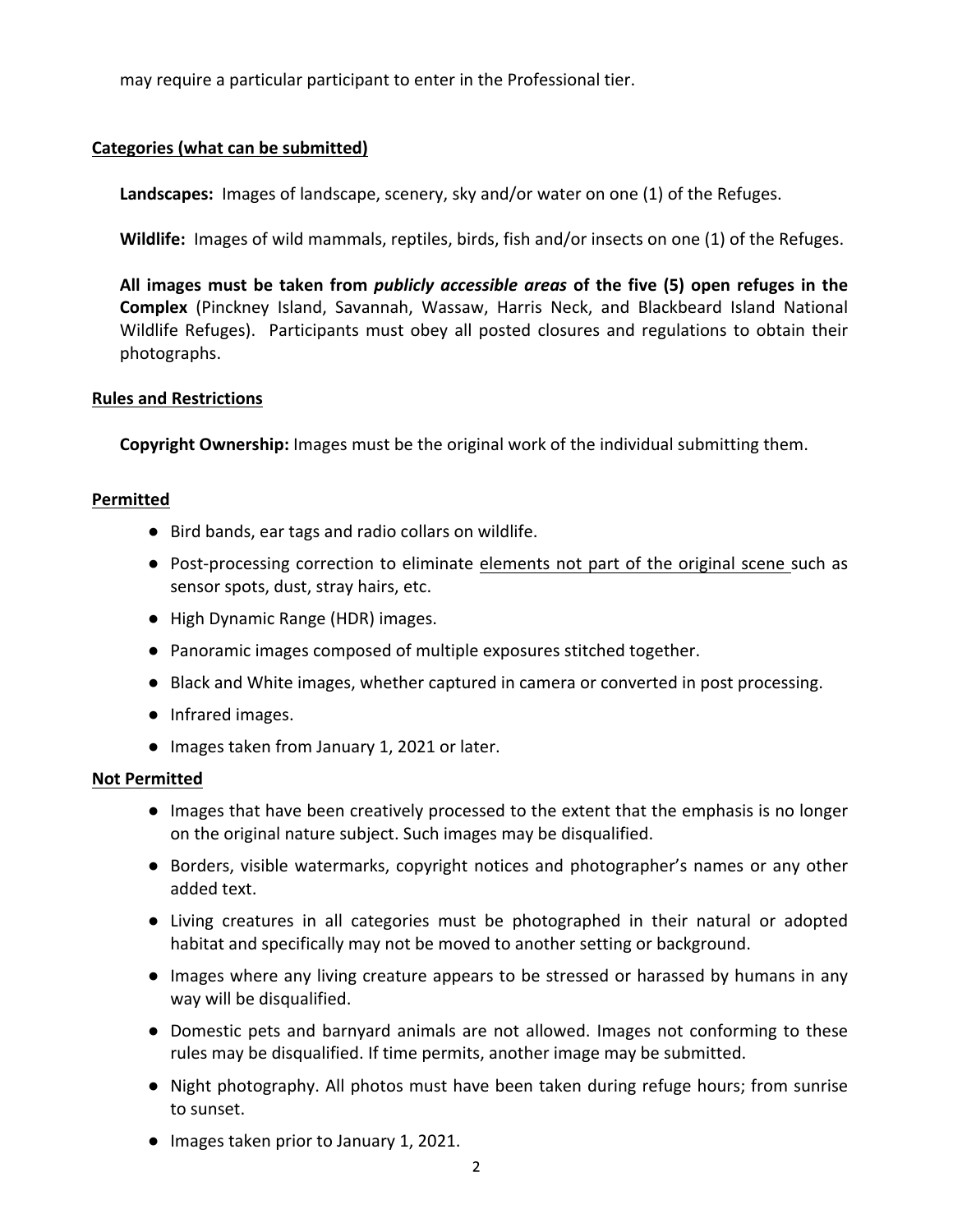#### **Submission Guidelines**

- $\bullet$  Participants may only compete in one (1) tier.
- **•** Images are to be submitted in JPEG format by email to savannahcoastalrefuges@gmail.com.
- Images should be at least 4,500 pixels on the **long side** to achieve the best print possible.
- All image shapes are acceptable, however, odd shaped images may not print cleanly on a standard 11"x14" print and borders may be added by the Judges to achieve conformity.

*By* completing a submission to the Contest, you verify that your *image(s)* conform to these *terms and conditions.*

The winning images will be printed as closely as possible to a standard 11"x14" size and will be displayed for public exhibition at the Cedar House Gallery, located at 122 E 36<sup>th</sup> St, Savannah, GA 31401, for a period of one (1) week from October  $5<sup>th</sup>$ , 2022 through October  $11<sup>th</sup>$ , 2022. The contest, and public exhibition, will end October  $11<sup>th</sup>$ , 2022. Following the exhibition, images may also be displayed for public viewing at the Savannah Coastal Refuges Complex Visitor Center, located at 694 Beech Hill Lane, Hardeeville, SC 29927.

As a condition of entering the Contest, participants grant the Friends of the Savannah Coastal Wildlife Refuges a two-year, from the contest end date, non-exclusive license for any **purpose which may include but not limited to advertising, promotion and marketing in**  printed and/or electronic form, and allows any assignees of Friends of the Savannah Coastal Wildlife Refuges, including but not limited to U.S. Fish and Wildlife Service, usage for **promotional, informational and educational purposes only. Copyright for all images will** remain with the photographer, and attribution will be given for all images used.

**Terms and Conditions subject to change by Friends of the Savannah Coastal Wildlife Refuges.** 

Winning prints on display during the exhibition may be sold to the general public to help defray the costs of hosting the contest. Winners will be allowed first-right-of-refusal to their **own images at a cost TBD by Friends of the Savannah Coastal Wildlife Refuges.** 

#### **Prizes**

Prizes are subject to change by the Friends of the Savannah Coastal Wildlife Refuges.

Best in Show: One (1) winner will receive \$100.

1<sup>st</sup> Place: Each category winner will receive \$50.

2<sup>nd</sup> Place: Each category runner-up will receive \$25 in Gator Hole store credit.

**3<sup>rd</sup> Place: Each category second runner-up will receive a one (1) year standard membership** (\$15 value) to Friends of the Savannah Coastal Wildlife Refuges. (Existing members will receive a one (1) year standard renewal (\$15 value) upon the end of their current